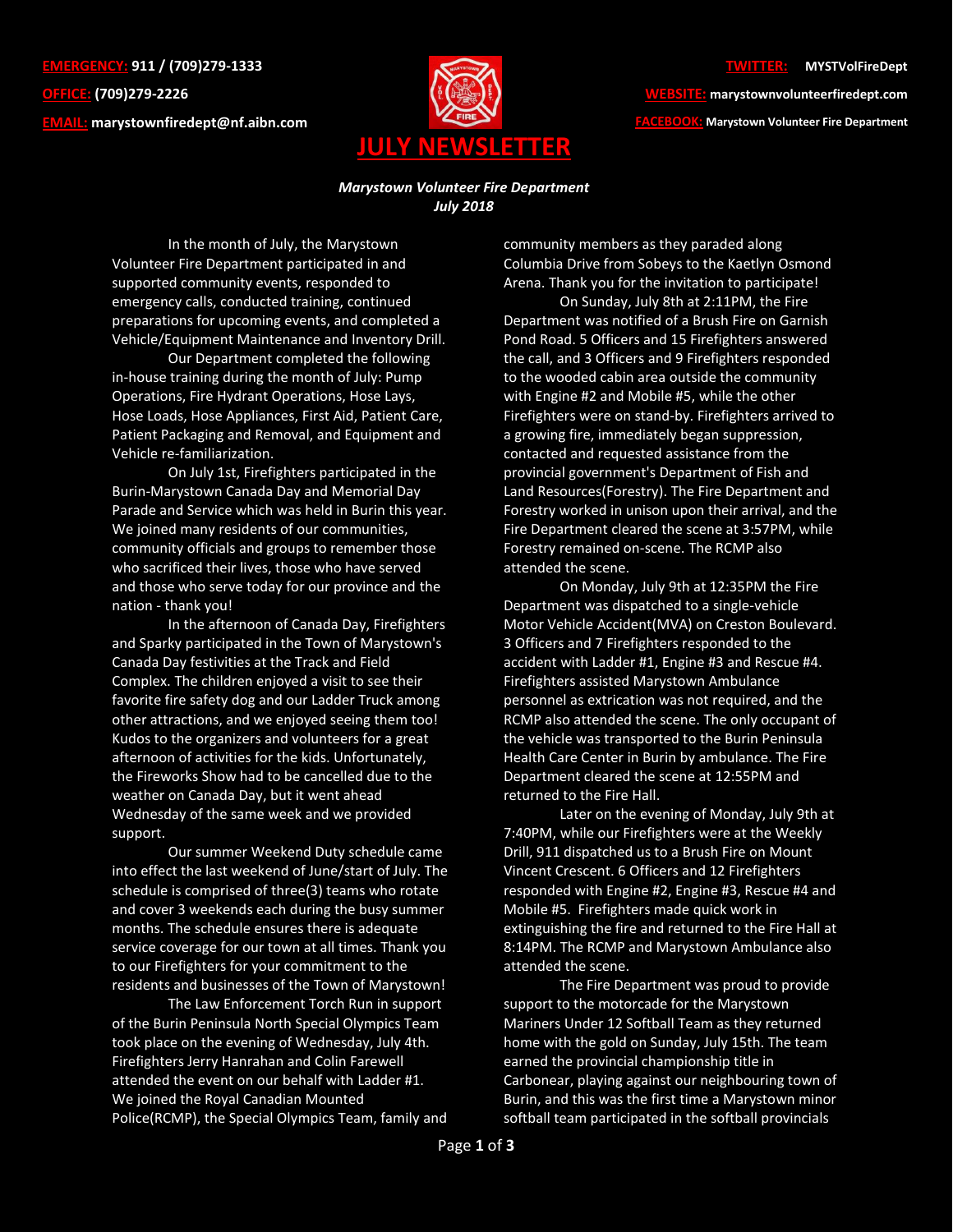in fifteen(15) years. Congratulations team, way to go!

Our Firefighters assisted with and participated in the Pride Parade on Thursday, July 19th, hosted by the Burin Peninsula Voice Against Violence(BPVAV) group. The parade began at the YMCA parking area and proceeded up McGettigan Boulevard to the Town Hall for a community gathering. We are glad the weather cleared off for your event and it was nice to see a great turnout. Thank you for the invitation to assist with your event!

On Monday, July 23rd, at 3:51PM, the Fire Department was notified of a residential Fire Alarm activation at McCauley Place, just off of Ville Marie Drive. 6 Officers and 6 Firefighters responded to the location with Engine #3 and Rescue #4. Upon arrival, the activation was confirmed to be a false alarm, and we cleared the scene.

On Thursday, July 26th at 8:21AM, the Fire Department was notified of a single-vehicle Motor Vehicle Accident(MVA) on Route 210 - The Grand Bank Highway between the Creston North intersections. 5 Officers and 10 Firefighters responded to the scene with Ladder #1, Engine #3, Rescue #4 and Mobile #5. Upon arrival, Firefighters completed extrication and assisted Marystown Ambulance personnel. The RCMP also attended the scene, and the Fire Department returned to the Fire Hall at 9:15AM.

On Saturday, July 28th at 10:38PM, the Fire Department was notified of a commercial Fire Alarm activation at the Marystown Retirement Center on Mount Vincent Crescent. 4 Officers and 8 Firefighters responded to the alarm with Engine #3 and Rescue #4. Upon arrival, Firefighters addressed an issue, and then cleared the scene at 11:00PM.

Our 12th Annual Demolition Derby is just days away on Sunday, August 5th and we have a great lineup for you to watch this year! The event starts at 2PM in the Black Brook Pit Area on Route 220(Highway to Burin). Admission for the Derby is \$5 per person, and there will also be a concession stand and 50/50 Ticket Sale. If you have any questions, please contact Fundraising Committee Chairperson Colin Farewell at (709)277-5428. Parking areas are provided off of the highway, and Traffic Control will be assisting with directing you to those areas. These designated parking areas are for the increased safety of the spectators. We look forward to your support and seeing you at the Derby!

Highway between Burin and Marystown. Admission is \$5 per person.

**\* Monday, August 6th, 2018** - Participation in the Shining Seas Festival Opening Parade and Marystown Day activities beginning 1PM, and assistance with the Marystown Day fireworks show at 10PM(More details to follow).



**Picture 1. Canada Day Service Wreath Laying**



**Picture 2. Canada Day Festivities**



**Picture 3. Law Enforcement Torch Run**



**Picture 4. Supporting the Canada Day Fireworks**

## *Upcoming Events:*

**\* Sunday, August 5th, 2018** - 12th Annual Demolition Derby fundraiser beginning at 2:00PM at the Black Brook Pit on the